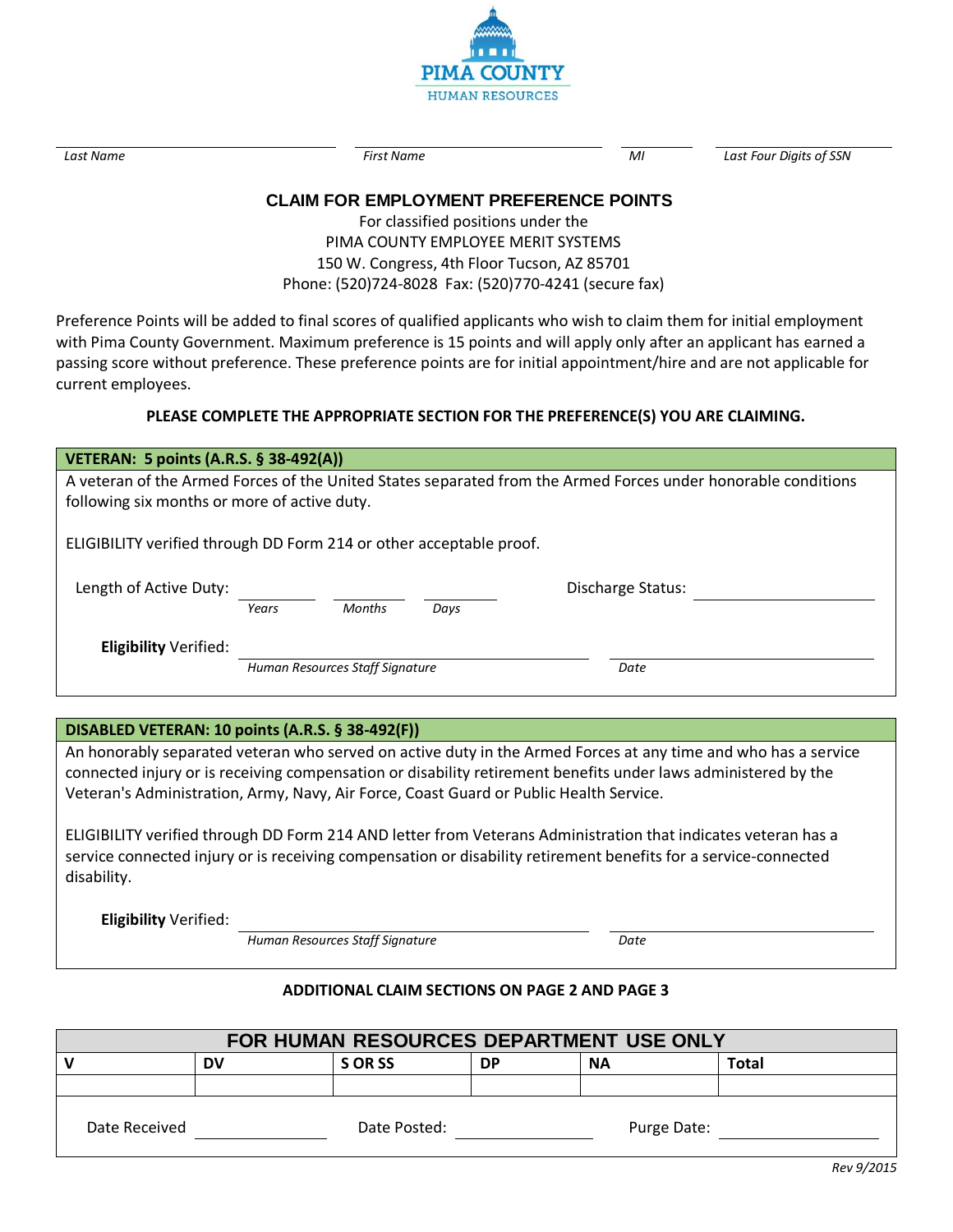### **CLAIM FOR EMPLOYMENT PREFERENCE POINTS**

| Last Name                                                                                                                                                                                                                                                                                                                                                                                                                                                                                                                                                                                                                                                                                    | <b>First Name</b>                                         | MI                                                                                                                                                                                                                                                                                                        | Last Four Digits of SSN |  |  |  |
|----------------------------------------------------------------------------------------------------------------------------------------------------------------------------------------------------------------------------------------------------------------------------------------------------------------------------------------------------------------------------------------------------------------------------------------------------------------------------------------------------------------------------------------------------------------------------------------------------------------------------------------------------------------------------------------------|-----------------------------------------------------------|-----------------------------------------------------------------------------------------------------------------------------------------------------------------------------------------------------------------------------------------------------------------------------------------------------------|-------------------------|--|--|--|
|                                                                                                                                                                                                                                                                                                                                                                                                                                                                                                                                                                                                                                                                                              | SPOUSE OR SURVIVING SPOUSE: 5 points (A.R.S. § 38-492 (E) |                                                                                                                                                                                                                                                                                                           |                         |  |  |  |
| Spouse or Surviving Spouse of any of the following:<br>1. Any veteran who died of a service-connected injury.<br>2. Any member of the Armed Forces serving on active duty at the time of application who is listed by the Secretary<br>of Defense of the United States in any of the following categories for not less than ninety days:<br>A. Missing in action (MIA).<br>Captured in the line of duty by a hostile force.<br>B.<br>C. Forcibly detained or interned in the line of duty by a foreign government or power.<br>3. A person who has a total, permanent disability resulting from a service-connected injury or any person who died<br>while such disability was in existence. |                                                           |                                                                                                                                                                                                                                                                                                           |                         |  |  |  |
| Eligibility verified through Veterans Administration documents provided by the applicant from the VA which establishes<br>eligibility and marital status.                                                                                                                                                                                                                                                                                                                                                                                                                                                                                                                                    |                                                           |                                                                                                                                                                                                                                                                                                           |                         |  |  |  |
| Please check<br>Appropriate<br>circumstances                                                                                                                                                                                                                                                                                                                                                                                                                                                                                                                                                                                                                                                 | Is missing in action.                                     | Died of a service connected injury OR at the time of this application.<br>Has been captured in the line of duty by a hostile force.<br>Has been forcibly detained or interned in the line of duty by a foreign government.<br>Is totally, permanently disabled as a result of a service-connected injury. |                         |  |  |  |
|                                                                                                                                                                                                                                                                                                                                                                                                                                                                                                                                                                                                                                                                                              | Eligibility Verified:<br>Human Resources Staff Signature  | Date                                                                                                                                                                                                                                                                                                      |                         |  |  |  |

## **NATIVE AMERICAN: 5 points (Board of Supervisors Policy D21.4)**

Applicant has attached a copy of his/her recognized, Tribal Identification Card that establishes membership in the tribe.

**Eligibility** Verified:

*Human Resources Staff Signature Date*